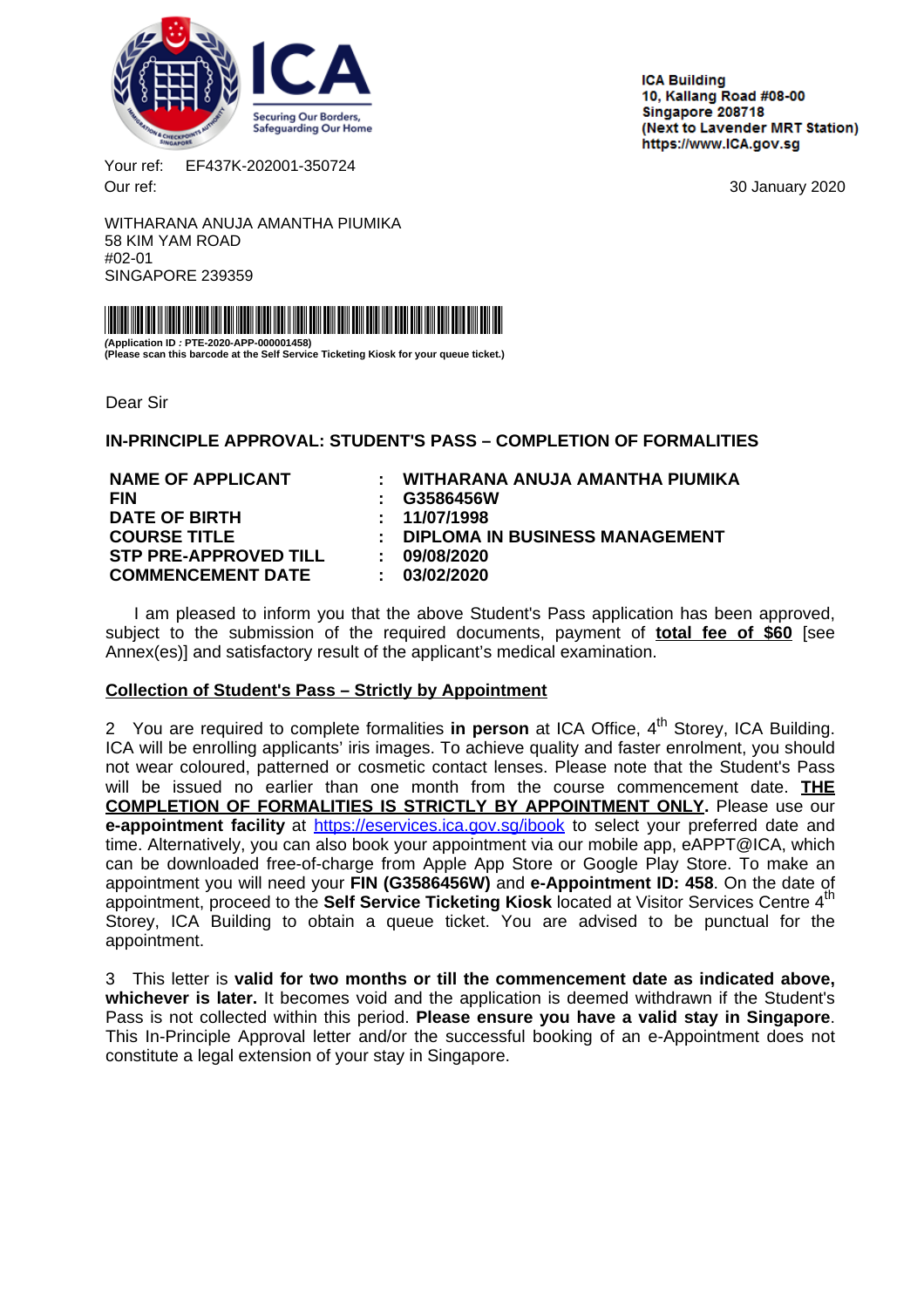4 ICA reserves the right to request for the submission of any documents, including original copies of documents that have already been submitted, after the collection of the Student's Pass.

Yours faithfully

i,

 $\mathbf{r}$ NURZIE ELISA BINTE SELAMAT SENIOR PROCESSING EXECUTIVE VISITOR SERVICES CENTRE for CONTROLLER OF IMMIGRATION

 $1a$ ) An e-appointment booking can be made 1 day after the date of this letter. b) The e-appointment window available for booking is up to 1 month before the course commencement date till the expiry of this letter.

L-VSC-STPPTEN00OUTBYNN005